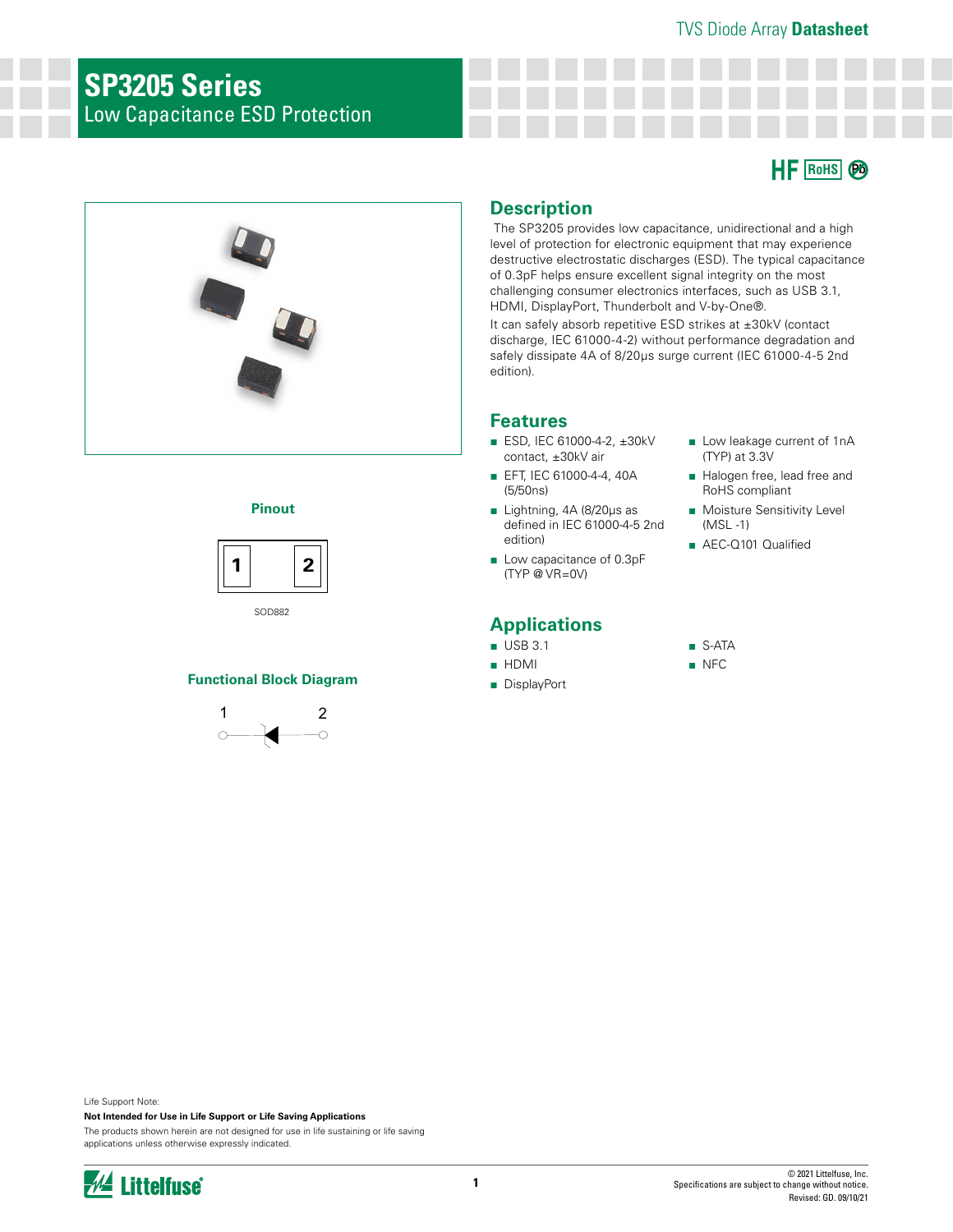#### **Absolute Maximum Ratings**

| Symbol      | <b>Parameter</b>                | Value        | <b>Units</b> |
|-------------|---------------------------------|--------------|--------------|
| 'PP         | Peak Current ( $t_{0}$ =8/20µs) | 4            |              |
| OP          | <b>Operating Temperature</b>    | -40 to 125   |              |
| <b>STOR</b> | Storage Temperature             | $-55$ to 150 | $\circ$      |

Caution: Stresses above those listed in "Absolute Maximum Ratings" may cause permanent damage to the component. This is a stress only rating and operation of the component at these or any other conditions above those indicated in the operational sections of this specification is not impli*ed.*

### **Electrical Characteristics (T<sub>op</sub>=25°C)**

| <b>Parameter</b>                   | Symbol                      | <b>Test Conditions</b>                     | <b>Min</b> | <b>Typ</b> | <b>Max</b> | <b>Units</b> |
|------------------------------------|-----------------------------|--------------------------------------------|------------|------------|------------|--------------|
| Reverse Standoff Voltage           | $V_{RWM}$                   | $I_p = 1 \mu A$                            |            |            | 3.3        | $\vee$       |
| Breakdown Voltage                  | $V_{\rm BR}$                | $l_{p}=1mA$                                | 3.6        | 5.5        |            | V            |
| Reverse Leakage Current            | $I_{LEAK}$                  | $V_{p} = 3.3V$                             |            |            | 100        | nA           |
|                                    |                             | $I_{\rm pp} = 1$ A, t <sub>n</sub> =8/20µs |            | 7.5        | 9          | V            |
| Clamp Voltage <sup>1</sup>         | $V_c$                       | $I_{\rm pp} = 4A$ , t <sub>n</sub> =8/20µs |            | 9.5        | 12         | V            |
| Dynamic Resistance <sup>2</sup>    | $R_{DYN}$                   | TLP, $t_p = 100$ ns                        |            | 0.3        |            | Ω            |
|                                    |                             | IEC 61000-4-2 (Contact Discharge)          | ±30        |            |            | kV           |
| ESD Withstand Voltage <sup>1</sup> | $\mathsf{V}_{\texttt{ESD}}$ | IEC 61000-4-2 (Air Discharge)              | ±30        |            |            | kV           |
| Diode Capacitance <sup>1</sup>     | $C_{\text{IO-GND}}$         | Reverse Bias=0V, f=1MHz                    |            | 0.3        | 0.5        | pF           |

**Note:**

1. Parameter is guaranteed by design and/or component characterization.

2.Transmission Line Pulse (TLP) with 100ns width, 0.2ns rise time, and average window t1=70ns to t2= 90ns



#### **Capacitance vs. Reverse Bias Clamping voltage vs. IPP for 8/20μs waveshape**

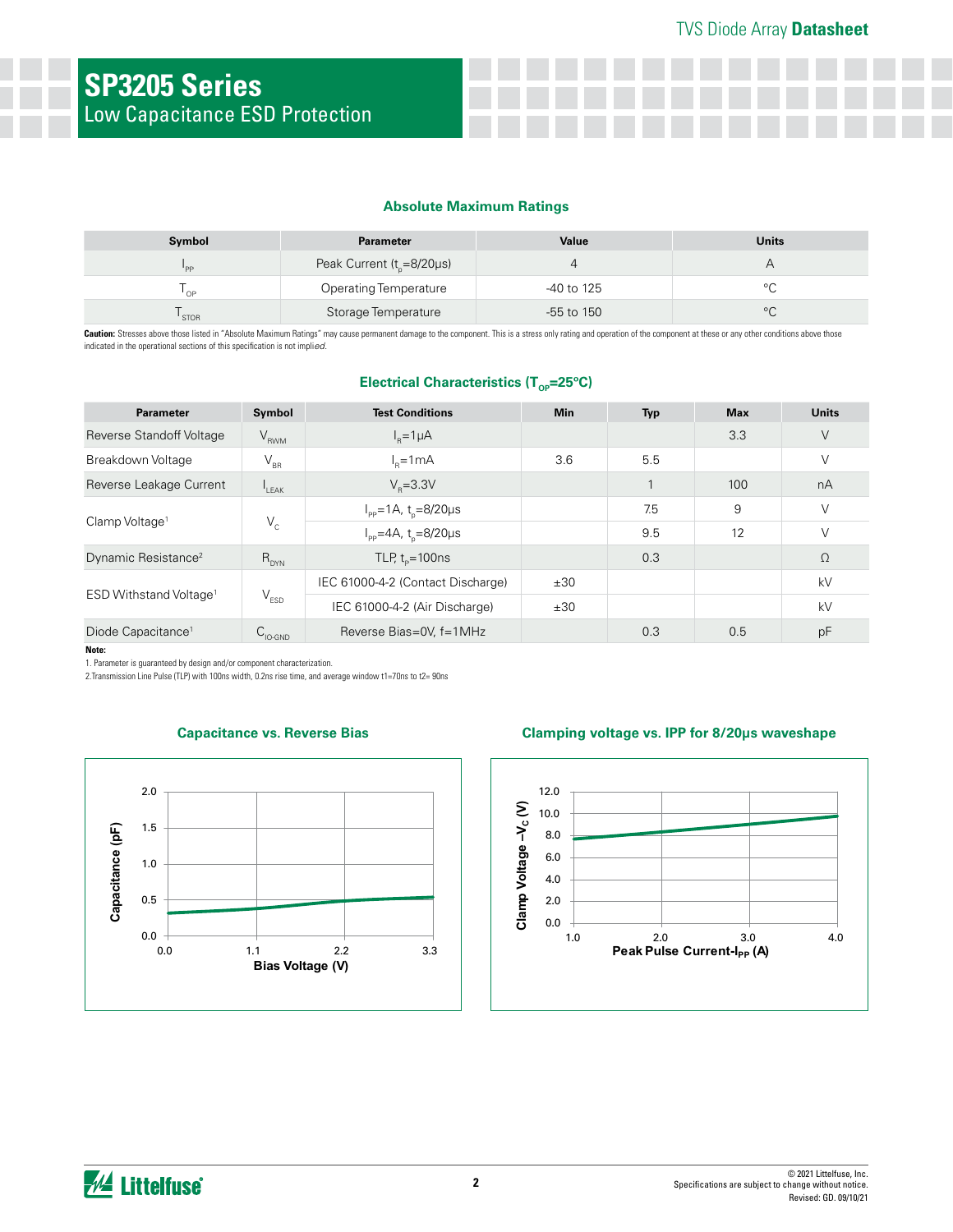

# **Negative Transmission Line Pulsing (TLP) Plot Positive Transmission Line Pulsing (TLP) Plot**



#### **IEC 61000-4-2 +8 kV Contact ESD Clamping Voltage**



### **8/20μs Pulse Waveform**



**IEC 61000-4-2 -8 kV Contact ESD Clamping Voltage**

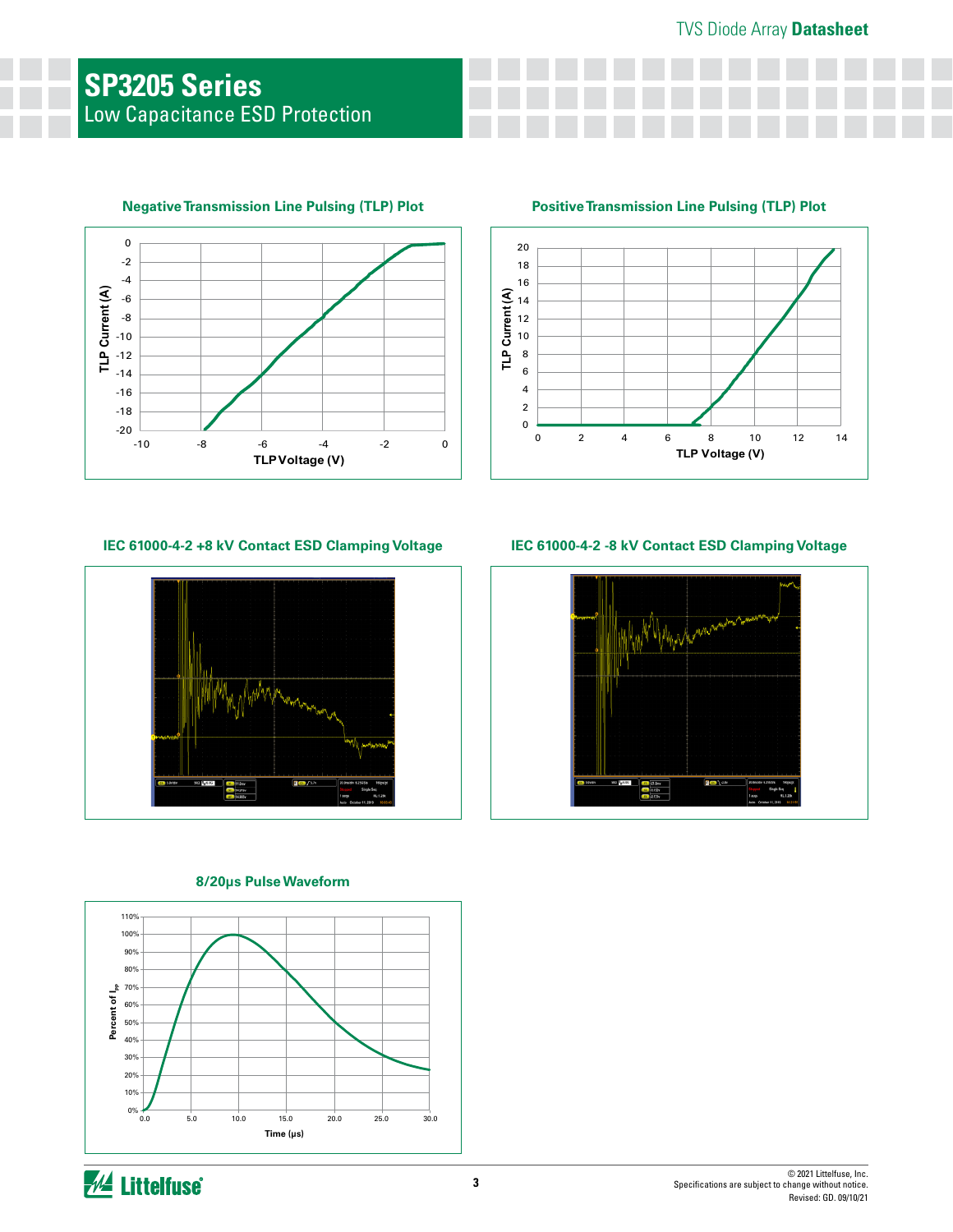# TVS Diode Array **Datasheet**

# **SP3205 Series** Low Capacitance ESD Protection

#### **Soldering Parameters**

| <b>Reflow Condition</b>                         |                                            | Pb - Free assembly |                              |                                  | $-1p$                          |  |  |
|-------------------------------------------------|--------------------------------------------|--------------------|------------------------------|----------------------------------|--------------------------------|--|--|
| - Temperature Min $(T_{s(min)})$                |                                            | $150^{\circ}$ C    |                              | T <sub>p</sub>                   |                                |  |  |
| <b>Pre Heat</b>                                 | - Temperature Max $(T_{\text{simax}})$     | $200^{\circ}$ C    |                              |                                  | Ramp-up<br>τ,                  |  |  |
|                                                 | -Time (min to max) $(t_n)$                 | $60 - 120$ secs    | $\mathbf{T}_{S(max)}$        | T.                               |                                |  |  |
| to peak                                         | Average ramp up rate (Liquidus) Temp (T,)  | 3°C/second max     | Temperature                  |                                  | <b>Preheat</b>                 |  |  |
| $T_{S(max)}$ to $T_{L}$ - Ramp-up Rate          |                                            | 3°C/second max     | $\mathbf{T}_{\text{S(min)}}$ |                                  |                                |  |  |
|                                                 | - Temperature (T.) (Liquidus)              | $217^{\circ}$ C    |                              |                                  |                                |  |  |
| <b>Reflow</b><br>- Temperature (t,)             |                                            | $60 - 150$ seconds |                              | 25<br>← time to peak temperature |                                |  |  |
| Peak Temperature (T <sub>a</sub> )              |                                            | $260^{+0/5}$ °C.   |                              |                                  |                                |  |  |
| $(t_{\rm p})$                                   | Time within 5°C of actual peak Temperature | 30 seconds         |                              |                                  |                                |  |  |
| <b>Ramp-down Rate</b>                           |                                            | 6°C/second max     |                              |                                  | <b>Product Characteristics</b> |  |  |
| Time 25°C to peak Temperature (T <sub>n</sub> ) |                                            | 8 minutes Max.     |                              |                                  | Pre-Plated Frame               |  |  |
| Do not exceed                                   |                                            | $260^{\circ}$ C    | <b>Lead Plating</b>          |                                  |                                |  |  |

#### **Ordering Information**

| <b>Part Number</b> | Package | Min. Order Oty. |
|--------------------|---------|-----------------|
| SP3205-01ETG       | SOD882  | 10,000          |





#### **Product Characteristics**

| <b>Lead Plating</b>       | Pre-Plated Frame                                          |
|---------------------------|-----------------------------------------------------------|
| Lead material             | Copper Alloy                                              |
| <b>Substrate Material</b> | Silicon                                                   |
| <b>Body Material</b>      | Molded Compound                                           |
| <b>Flammability</b>       | UL Recognized compound meeting<br>flammability rating V-0 |

### **Part Marking System Part Numbering System**